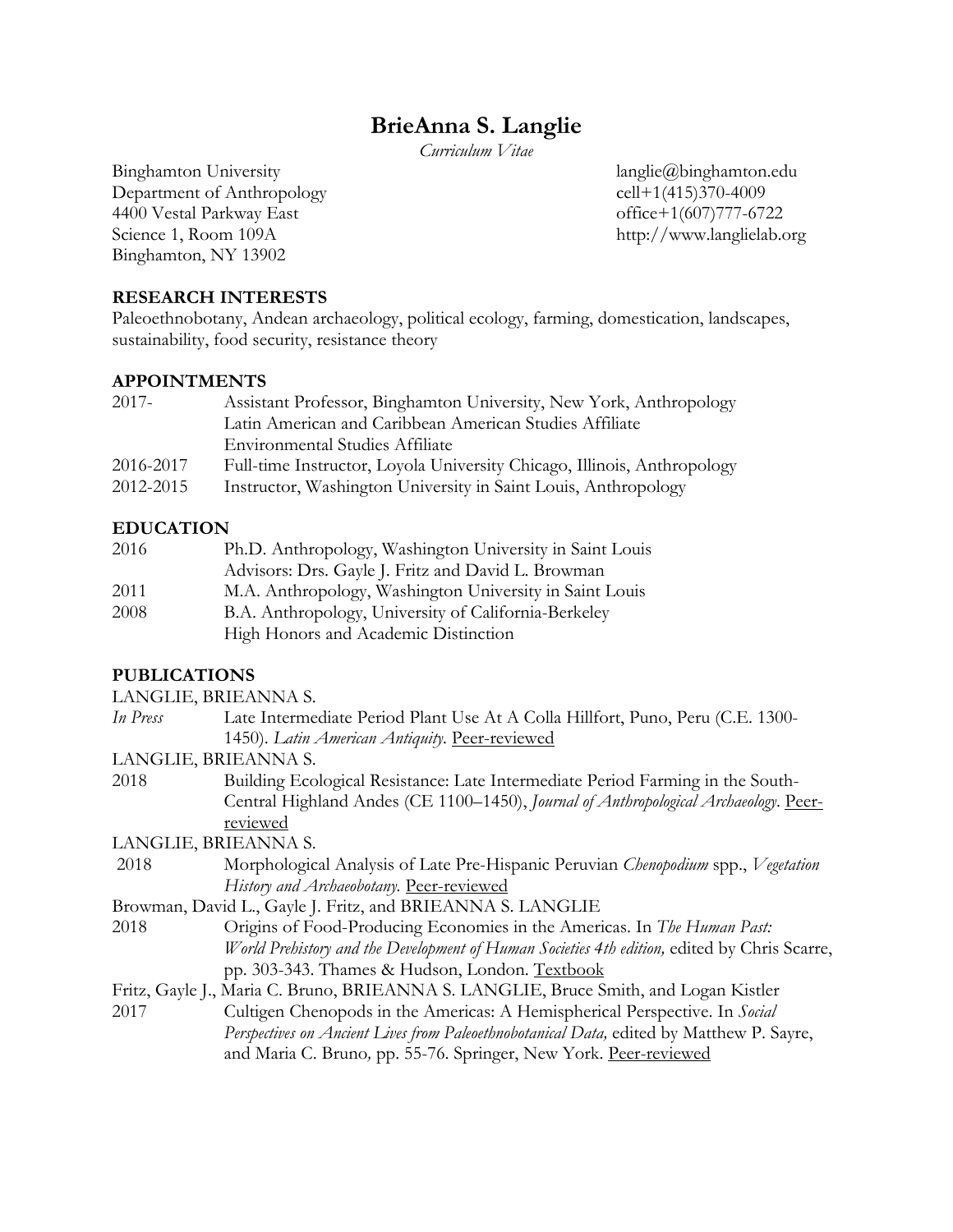LANGLIE, BRIEANNA S., and Elizabeth N. Arkush

- 2016 Managing Mayhem: Conflict, Environment, and Subsistence in the Andean Late Intermediate Period, Puno, Peru. In *The Archaeology of Warfare and Food: Food Insecurity in Prehistory,* edited by Amber VanDerwarker and Greg Wilson, pp. 259-290. Springer, New York. Peer-reviewed
- LANGLIE, BRIEANNA S., Natalie G. Mueller, Robert N. Spengler, and Gayle J. Fritz
- 2014 Agricultural Origins from the Ground Up: Archaeological Perspectives on Plant Domestication. *American Journal of Botany* 101:1601-1617. Peer-reviewed
- LANGLIE, BRIEANNA S., Christine A. Hastorf, Maria C. Bruno, Marc Bermann, Renée Bonzani,
- and William Castellón Condarco
- 2011 Diversity in Andean Chenopodium Domestication: Describing a New Morphological Type from La Barca, Bolivia 1300-1250 BC (Department of Oruro)*, Journal of Ethnobiology* 31(1):72-78. Peer-reviewed
- Goodman Elgar, Melissa A., Nichole S. Bettencourt, Katherine M. Moore, BRIEANNA S.
- LANGLIE, and Christine A. Hastorf
- *Written* Conflagration from Antiquity: Reconstructing the Late Formative Fire at the Chiripa Monticulo, Bolivia. To be sumbitted to *Journal of Archaeological Science.*
- LANGLIE, BRIEANNA S.
- *Writing* Origins of Highland Food Production in the High Andes. *Oxford Research Encyclopedia of Anthropology.* Submission deadline July 2020.
- LANGLIE, BRIEANNA S. and José Capriles
- *Writing* Pastoral Plant Use among the Formative Period Wankarani. To be submitted to *Cambridge Journal of Archaeology*.

#### **TECHNICAL REPORTS**

- Carolos Osores Mendives and BRIEANNA S. LANGLIE
- 2018 *Informe de Proyecto de Investigación Arqueológica Agricultura y Comunidades del Altiplano.* To be presented to el Ministerio de Cultura, Lima, Peru
- LANGLIE, BRIEANNA S.
- 2014 *Informé de Proyecto de Terrazas de la Temoprada de Campo 2013.* Presented to el Ministerio de Cultura, Lima, Peru.
- Mixter, David W. and BRIEANNA S. LANGLIE
- 2014 The 2013 Excavations in Plaza A. In *The Actuncan Archaeological Project: Report of the 2013 Fields Seasons.* Edited by Lisa J. LeCount, pp. 27-48. Presented to the Belize Institute of Archaeology.
- Bruno, Maria C., and BRIEANNA S. LANGLIE
- 2011 Informe Arqueobotánica de la Temporada de Campo 2009. In *Excavaciones en Kala Uyuni Informe de la Temporada 2009 del Proyecto Arqueológico Taraco*. Presented to la Unidad Nacional de Arqueología de Bolivia.
- LANGLIE, BRIEANNA S.
- 2010 *Taylor Mound Maize Analysis*. Report to the Arkansas Archaeological Society.

#### **AWARDS**

- 2020 Harpur College Teaching Award Honorable Mention, *Binghamton University*
- 2019 Career Champion Nomination, *The Fleishman Center for Personal and Professor Development, Binghamton University*
- 2016 Association of Women Faculty Graduate Award for leadership and academic excellence, *Arts & Sciences, Washington University in St. Louis*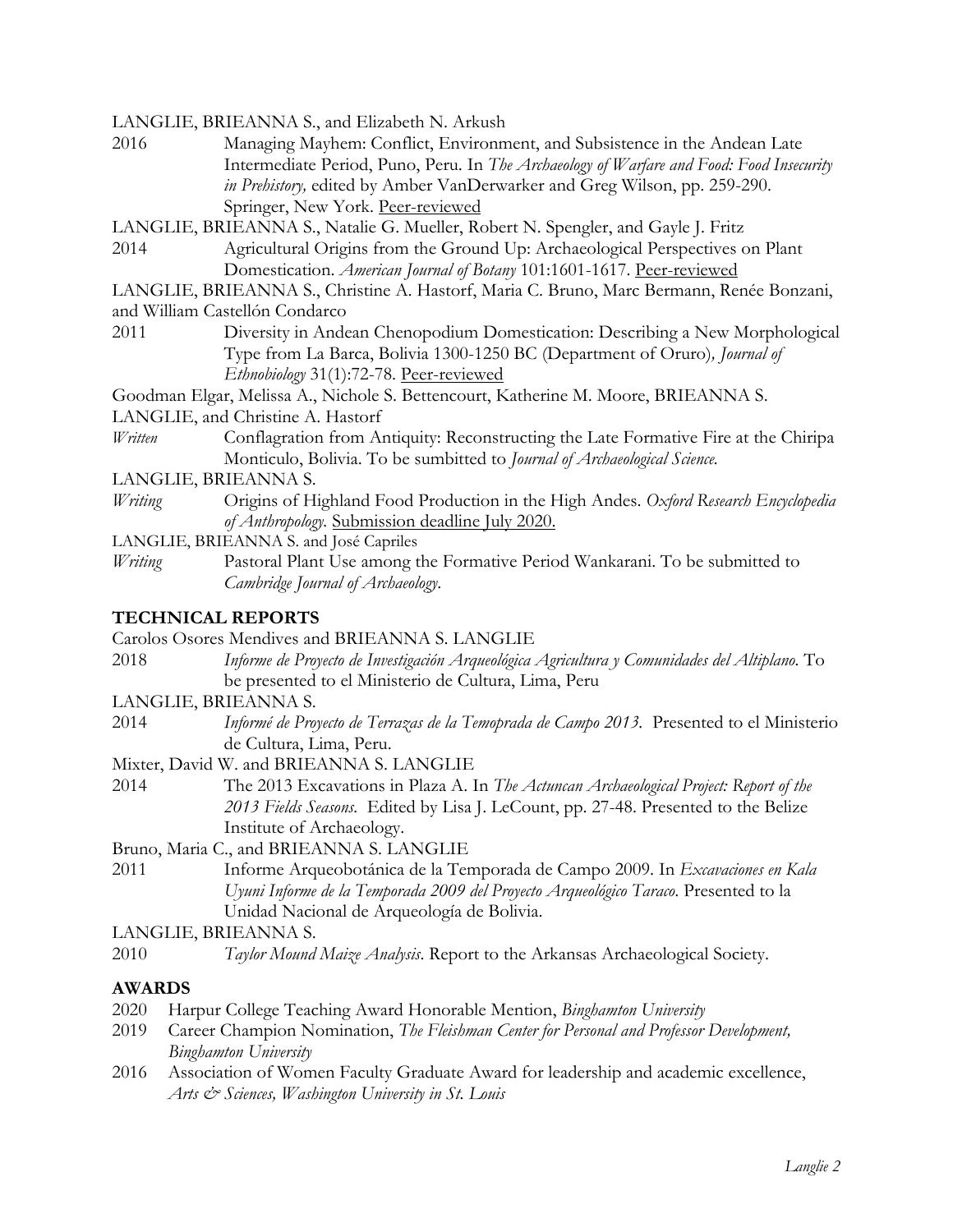- 2015 H. Kathleen Cook Graduate Student Prize for excellence in scholarship, teaching, and building community, *Department of Anthropology, Washington University in St. Louis*
- 2014 Barbara Lawrence Prize awarded for best student paper, *Society for Ethnobiology*

# **GRANTS AND FELLOWSHIPS**

| 2019      | Analytic and Diagnostic Grant for SEM Research, Binghamton University<br>Amount: \$1,500 |
|-----------|------------------------------------------------------------------------------------------|
| 2018      | Dean's Speaker Series, Binghamton University                                             |
|           | Amount: \$2,000 and \$2,000 matching funds from Department of Anthropology               |
| 2017-2018 | Data and Analytics Award                                                                 |
|           | Spatial Archaeometry and Research Collaborations, University of Arkansas                 |
|           | Funded by the National Science Foundation                                                |
| 2015-2016 | Dissertation Writing Fellowship                                                          |
|           | Washington University in St. Louis                                                       |
|           | Amount: \$22,000                                                                         |
| 2013-2014 | National Science Foundation Dissertation Improvement Grant #1305140                      |
|           | Amount: \$25,127.00                                                                      |
| 2010-2015 | University Teaching Assistant Fellowship                                                 |
|           | Washington University in St. Louis                                                       |
| 2010-2014 | Summer Research Grant Funding                                                            |
|           | Washington University in St. Louis                                                       |
|           | Total Amount: \$10,000                                                                   |
| 2009-2010 | University Fellowship                                                                    |
|           | Washington University in St. Louis                                                       |

# **CONFERENCE PRESENTATIONS**

|                      | LANGLIE, BRIEANNA S., John Wilson, Jacob Frank, and Matthew Chmura                                  |
|----------------------|-----------------------------------------------------------------------------------------------------|
| 2020                 | Finding Terraces in the Lake Titicaca Basin, Peru. Paper accepted for presentation at the           |
|                      | 85 <sup>th</sup> Annual Meeting for the Society for American Archaeology in Austin, Texas,          |
|                      | cancelled due to Covid-19.                                                                          |
|                      | Folk, Maureen, Sarah Baitzel, and BRIEANNA S. LANGLIE                                               |
| 2020                 | Migration and Agricultural Practice: A Paleoethnobotanical Analysis of Los Batanes in Southern,     |
|                      | Peru. Paper accepted for presentation at the 85 <sup>th</sup> Annual Meetings for the Society for   |
|                      | American Archaeology in Austin, Texas, cancelled due to Covid-19, presented                         |
|                      | digitally to be considered for an Amerind Museum Seminar in Dragoon, Arizona.                       |
| LANGLIE, BRIEANNA S. |                                                                                                     |
| 2019                 | Mapping Terraces, Mapping Agricultural Practice in the Lake Titicaca Basin Peru. Poster             |
|                      | presented at the 84 <sup>th</sup> Annual Meeting for the Society for American Archaeology in        |
|                      | Albuquerque, New Mexico.                                                                            |
| LANGLIE, BRIEANNA S. |                                                                                                     |
| 2018                 | Gardening for Victory in Prehistory. Paper presented at the 83 <sup>rd</sup> Annual Meeting for the |
|                      | Society for American Archaeology in Washington D.C.                                                 |
| LANGLIE, BRIEANNA S. |                                                                                                     |
| 2017                 | Engineering an Ecosystem of Resistance: Late Intermediate Period Farming in the South-Central       |
|                      | Andes. Paper presented at the 82 <sup>nd</sup> Annual Meeting for the Society for American          |
|                      | Archaeology in Vancouver, British Columbia.                                                         |
| LANGLIE, BRIEANNA S. |                                                                                                     |
| 2016                 | So Many Chenopods: Paleoethnobotany of the Late Intermediate Period, Puno, Peru                     |
|                      |                                                                                                     |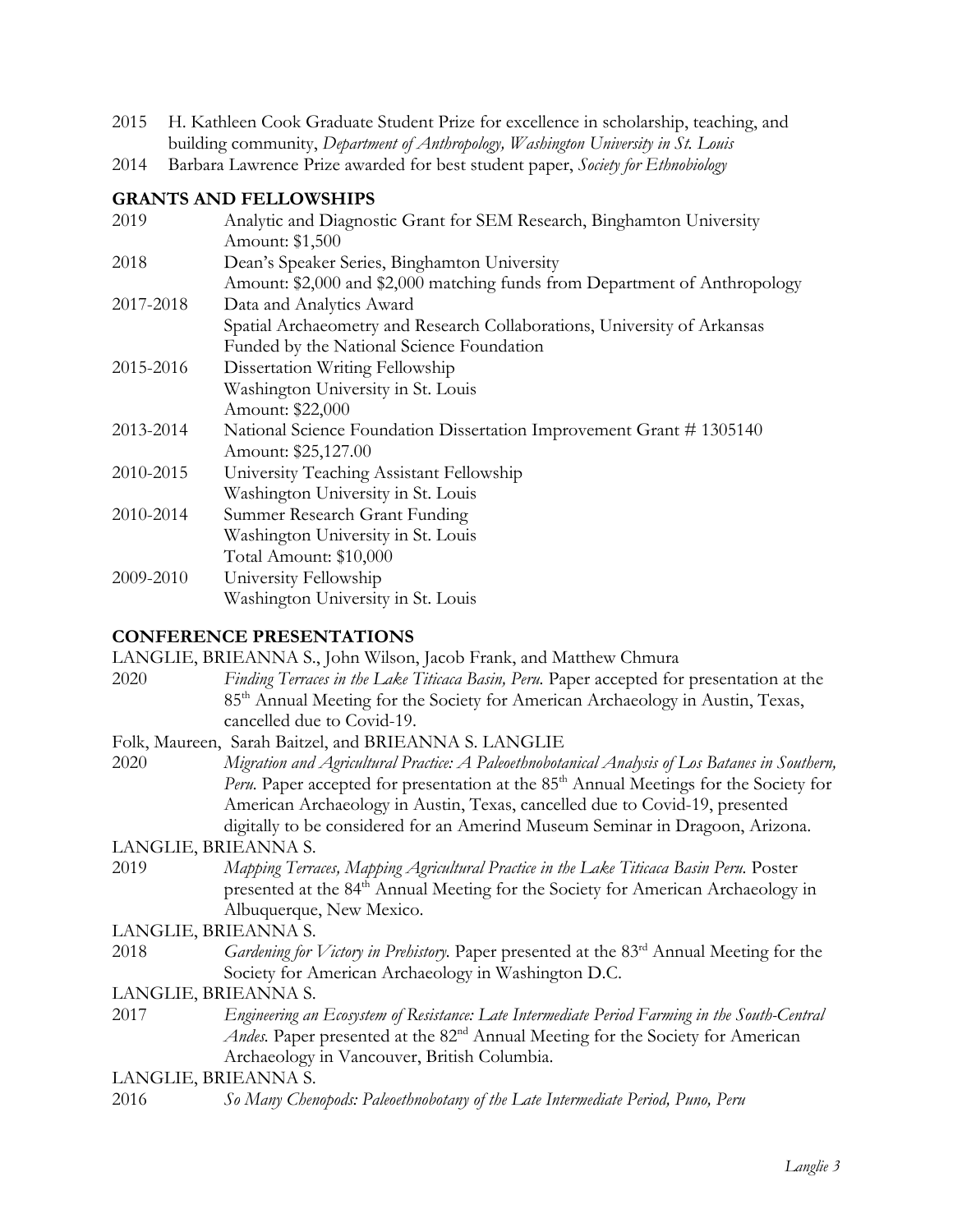|      | $(A.D. 1100-1450)$ . Poster Presented at the 81 <sup>st</sup> Annual Meeting for the Society for<br>American Archaeology in Orlando, Florida.                                                                                                                                                                                                                         |
|------|-----------------------------------------------------------------------------------------------------------------------------------------------------------------------------------------------------------------------------------------------------------------------------------------------------------------------------------------------------------------------|
|      | LANGLIE, BRIEANNA S.                                                                                                                                                                                                                                                                                                                                                  |
| 2016 | Constructing Terraces, Ensuring Security: A Temporal Investigation into an Agricultural<br>Terrace Complex near Puno, Peru. Paper presented at the Meeting for the Institute of<br>Andean Studies in Berkeley, California.                                                                                                                                            |
|      | LANGLIE, BRIEANNA S.                                                                                                                                                                                                                                                                                                                                                  |
| 2015 | Parsing out Differential Plant Use during a Period of War Puno, Peru (A.D. 1100-1450).<br>Paper presented at the 80 <sup>th</sup> Annual Meeting for the Society for American<br>Archaeology in<br>San Francisco, California.                                                                                                                                         |
|      | LANGLIE, BRIEANNA S.                                                                                                                                                                                                                                                                                                                                                  |
| 2014 | Unearthing the Turbulent Social History of Terrace Agriculture near Puno, Peru. Paper<br>presented at the joint meetings of the Society of Ethnobiology and the Society for<br>Economic Botany in Cherokee, North Carolina.                                                                                                                                           |
|      | LANGLIE, BRIEANNA S.                                                                                                                                                                                                                                                                                                                                                  |
| 2014 | Food Fights: Recent Research on Terrace Agriculture near Puno, Peru (AD 1100<br>-1450). Paper presented at the 79 <sup>th</sup> Annual Meeting for the Society for American<br>Archaeology in Austin, Texas.                                                                                                                                                          |
|      | LANGLIE, BRIEANNA S. and Elizabeth N. Arkush                                                                                                                                                                                                                                                                                                                          |
| 2013 | Managing Mayhem: Conflict, Environment, and Subsistence in the Andean Late<br>Intermediate Period, Puno, Peru. Paper presented at the University of California, Santa<br>Barbara Conference on the Archaeology of Warfare & Food.                                                                                                                                     |
|      | LANGLIE, BRIEANNA S.                                                                                                                                                                                                                                                                                                                                                  |
| 2012 | Cultivating Pathogenic Environments: Fungus Afflicted Tubers from Formative<br>Period Wankarani Sites, Oruro, Bolivia. Paper presented at the 111 <sup>th</sup> Annual Meeting for<br>the American Anthropological Association in San Francisco, California.                                                                                                          |
|      | Jeter, Marvin D. and BRIEANNA S. LANGLIE                                                                                                                                                                                                                                                                                                                              |
| 2012 | 57 Cobs, but not 57 Varieties: Transitional Coles Creek—Plaquemine Maize from<br>Taylor Mound 3, Southeast. Paper presented at the 69 <sup>th</sup> Annual Meeting for the<br>Southeastern Archaeological Conference in Baton Rouge, Louisiana.                                                                                                                       |
| 2012 | Fritz, Gayle J., Bruce D. Smith, Maria C. Bruno, BRIEANNA S. LANGLIE, and Logan Kistler<br>Superfood: A Hemispherical Perspective on the Cultigen Chenopods. Invited symposium<br>in honor of Fryxell Award recipient Christine A. Hastorf. Paper presented at the 77 <sup>th</sup><br>Annual Meeting for the Society for American Archaeology in Memphis, Tennessee. |
|      | LANGLIE, BRIEANNA S. and José Capriles                                                                                                                                                                                                                                                                                                                                |
| 2011 | Plants in a Pastoral Economy: Macrobotanical Analysis of a Formative Wankarani<br>Site Paper presented at the 76 <sup>th</sup> Annual Meeting for the Society for American<br>Archaeology in Sacramento, California.                                                                                                                                                  |
|      | LANGLIE, BRIEANNA S., Christine A. Hastorf, Maria C. Bruno, Marc Bermann, Renée Bonzani,                                                                                                                                                                                                                                                                              |
|      | and William Castellón Condarco                                                                                                                                                                                                                                                                                                                                        |
| 2010 | Complicating the Story: Domesticated Chenopodium sp. from La Barca, Bolivia<br>(1300-1250 BCE). Poster presented at the 33rd Annual Meeting of the Society of<br>Ethnobiology in Victoria, British Columbia.                                                                                                                                                          |
|      |                                                                                                                                                                                                                                                                                                                                                                       |

### **MEDIA COVERAGE**

2015 Providing "Lands-On Experience": New Guide Shows How Universities Nurture Knowledge and Nature*. National Wildlife Magazine*, pp. 48.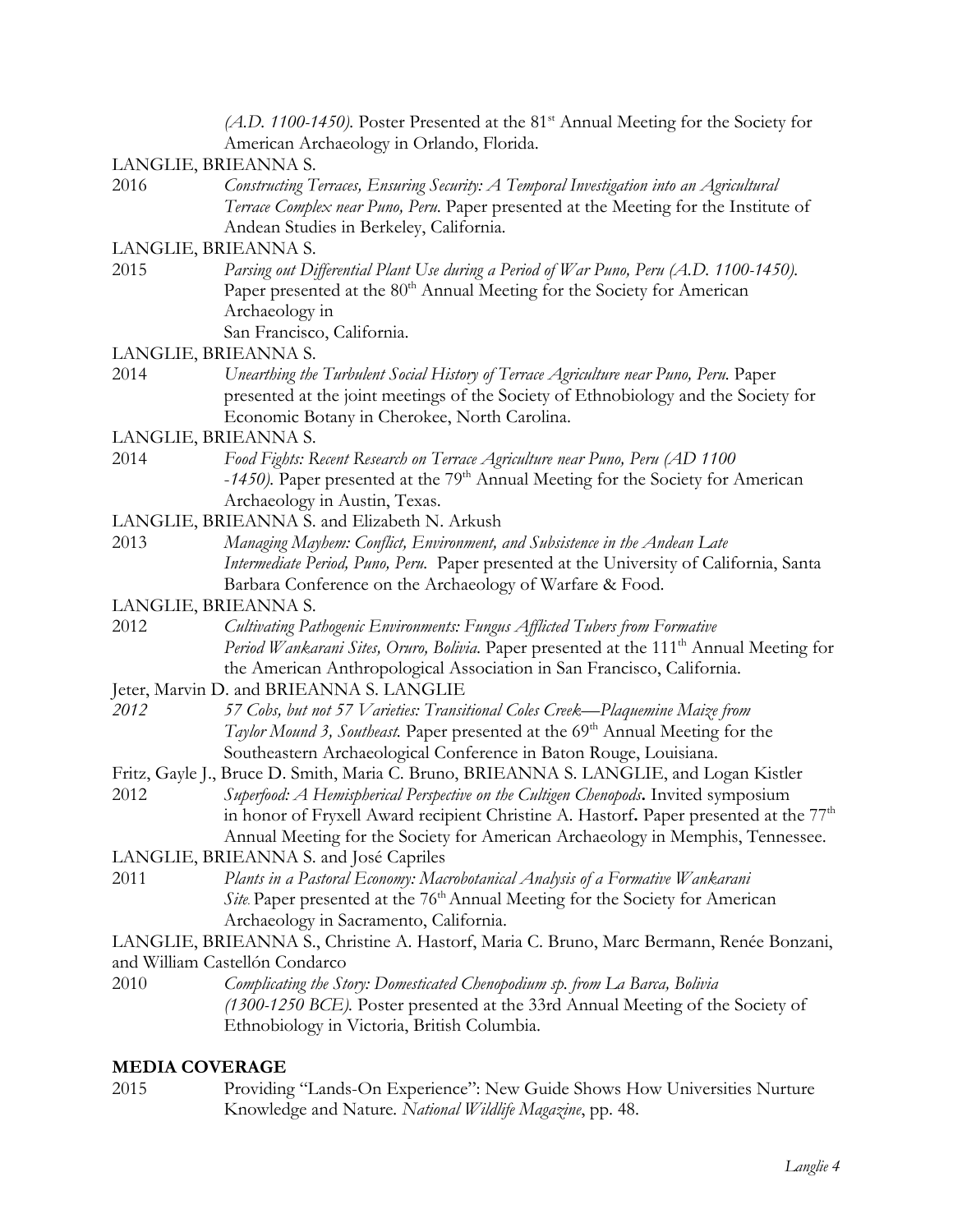#### **INVITED LECTURES**

- 2020 University of Pennsylvania, Graduate Seminar on Domestication, held digitally due to Covid-19
- 2020 University of Pennsylvania, Department of Anthropology Colloquium, cancelled due to Covid-19
- 2020 Finger Lakes Chapter New York State Archaeological Society Lecture (co-authored with Matthew Velasco, Cornell University), cancelled due to Covid-19
- 2019 New York University, Department of Anthropology Colloquium
- 2019 Brown University, Department of Anthropology Colloquium
- 2018 University of Chicago, Department of Anthropology Colloquium
- 2017 The Chicago Archaeological Society
- 2013 Saint Louis Art Museum
- 2013 Cahokia Archaeological Society

#### **ARCHAEOLOGICAL FIELD WORK**

| The Altiplano Agriculture and Communities Project        |
|----------------------------------------------------------|
| Project Director                                         |
| Ayawiri Terraces Project, Puno, Peru                     |
| Project Director                                         |
| Actuncan Archaeological Project, Cayo, Belize            |
| <b>Excavation Supervisor and Flotation Engineer</b>      |
| Director: Dr. Lisa LeCount                               |
| Director: Dr. M. Randall Haas                            |
| Proyecto Machu Llaqta, Puno, Peru                        |
| Paleoethnobotanical Specialist and Excavation Supervisor |
| Director: Dr. Elizabeth Arkush                           |
| Lipez Archaeological Project, Uyuni, Bolivia             |
| <b>Excavation Crew and Lab Supervisor</b>                |
| Director: Drs. Juan Albarracin-Jordan and Jose Capriles  |
| Cheqoq Archaeological Project, Cuzco, Peru               |
| <b>Excavation Supervisor</b>                             |
| Director: Dr. Kylie Quave                                |
| Taraco Archaeological Project, Kala Uyuni, Bolivia       |
| Flotation Supervisor and Crew                            |
| Director: Dr. Christine A. Hastorf                       |
| Stone Tool Sources of the North American Southwest       |
| Archaeological Petrological Field School                 |
| Director: Dr. M. Steven Shackley                         |
|                                                          |

#### **LABORATORY ANALYSIS**

| 2018-current     | Paleoethnobotanical Specialist, Sama Valley Archaeological Project, Sama, Peru |
|------------------|--------------------------------------------------------------------------------|
|                  | Director: Dr. Sarah Baitzel                                                    |
| $2013$ -curerrnt | Paleoethnobotanical Specialist, Proyecto Soro Mik'aya Patjxa, Ilave, Peru      |
|                  | Director: Dr. Randall Haas                                                     |
| 2009-2016        | Paleoethnobotanical Analyst, Washington University in Saint Louis              |
|                  | Director: Dr. Gayle J. Fritz                                                   |
| 2006-2009        | Paleoethnobotanical Analyst, University of California-Berkeley                 |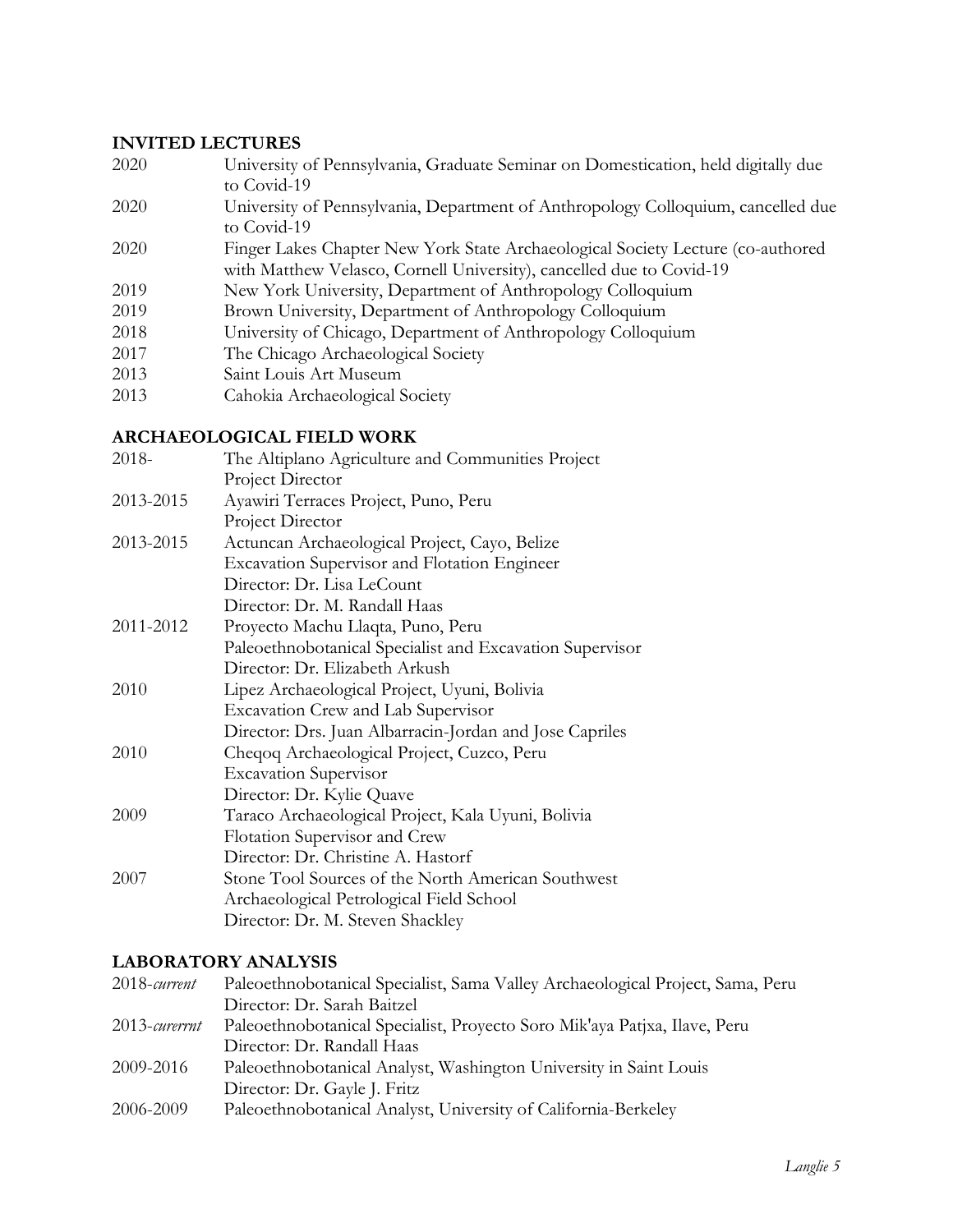|           | Director: Dr. Christine A. Hastorf                                          |
|-----------|-----------------------------------------------------------------------------|
| 2008-2009 | Scanning Electron Microscopy, University of California-Berkeley             |
|           | Director: Dr. Guangwei Min                                                  |
| 2007-2008 | Archaeological X-Ray Florescence Spectrometry Obsidian Sourcing Technician, |
|           | University of California-Berkeley XRF Lab                                   |
|           | Director: Dr. M. Steven Shackley                                            |

# **TEACHING EXPERIENCE**

|                  | Assistant Professor at Binghamton University       |
|------------------|----------------------------------------------------|
| Spring 2020      | Advanced Seminar in Andean Archaeology             |
|                  | Taming Nature: Farming Through Time                |
| Spring 2019      | Ancient Civilizations of Peru                      |
|                  | The Archaeology of Domestication                   |
| <b>Fall 2018</b> | Laboratory Methods in Paleoethnobotany             |
|                  | Paleoethnobotany                                   |
| Spring 2018      | The Archaeology of Domestication                   |
| Fall 2017        | Taming Nature: Farming Through Time                |
|                  | Advanced Seminar in Andean Archaeology             |
|                  | Full-Time Instructor at I ovala University Chicago |

*Full-Time Instructor at Loyola University Chicago*

|           | Spring 2017 Human Origins                                            |
|-----------|----------------------------------------------------------------------|
|           | The Scientific Basis of Environmental Issues                         |
| Fall 2016 | The Human Ecological Footprint: From Foraging to Farms of the Future |
|           | The Scientific Basis of Environmental Issues                         |

### **THESIS/DISSERTATION MENTORSHIP**

| Principal Advisor Ph.D. |  |
|-------------------------|--|
|-------------------------|--|

| Ongoing                    | Zachary Critchley, Archaeology                                                                         |  |
|----------------------------|--------------------------------------------------------------------------------------------------------|--|
| $\curvearrowright$ $\cdot$ | $\mathbf{I} \times \mathbf{I} \times \mathbf{I} \times \mathbf{I} \times \mathbf{I} \times \mathbf{I}$ |  |

Ongoing Katharine Nusbaum, Archaeology

# *Committee Member Ph.D.*

| Ongoing | Jessica Smeeks, Archaeology           |
|---------|---------------------------------------|
| Ongoing | Jorge Fernando Flores, Archaeology    |
| Ongoing | Brittany Fullen, Archaeology          |
| Ongoing | Cinthia Campos, Archaeology           |
| Ongoing | Amber Laubach, Archaeology            |
| Ongoing | Diana Gibson, Biological Anthropology |
| Ongoing | Kelly Bakker, Biology                 |
|         |                                       |

# *Principal Advisor M.A.*

| 2019    | Anna Patchen, MA in Public Archaeology, committee chair |
|---------|---------------------------------------------------------|
| Ongoing | Maureen Folk, Archaeology, committee chair              |
| Ongoing | Scott Ferrara, Public Anthropology, committee chair     |
| Ongoing | Audria Ruscitti, Public Archaeology, committee chair    |

#### *Committee Member M.A.*

| Ongoing | John Blank, Archaeology, committee member |  |
|---------|-------------------------------------------|--|
|---------|-------------------------------------------|--|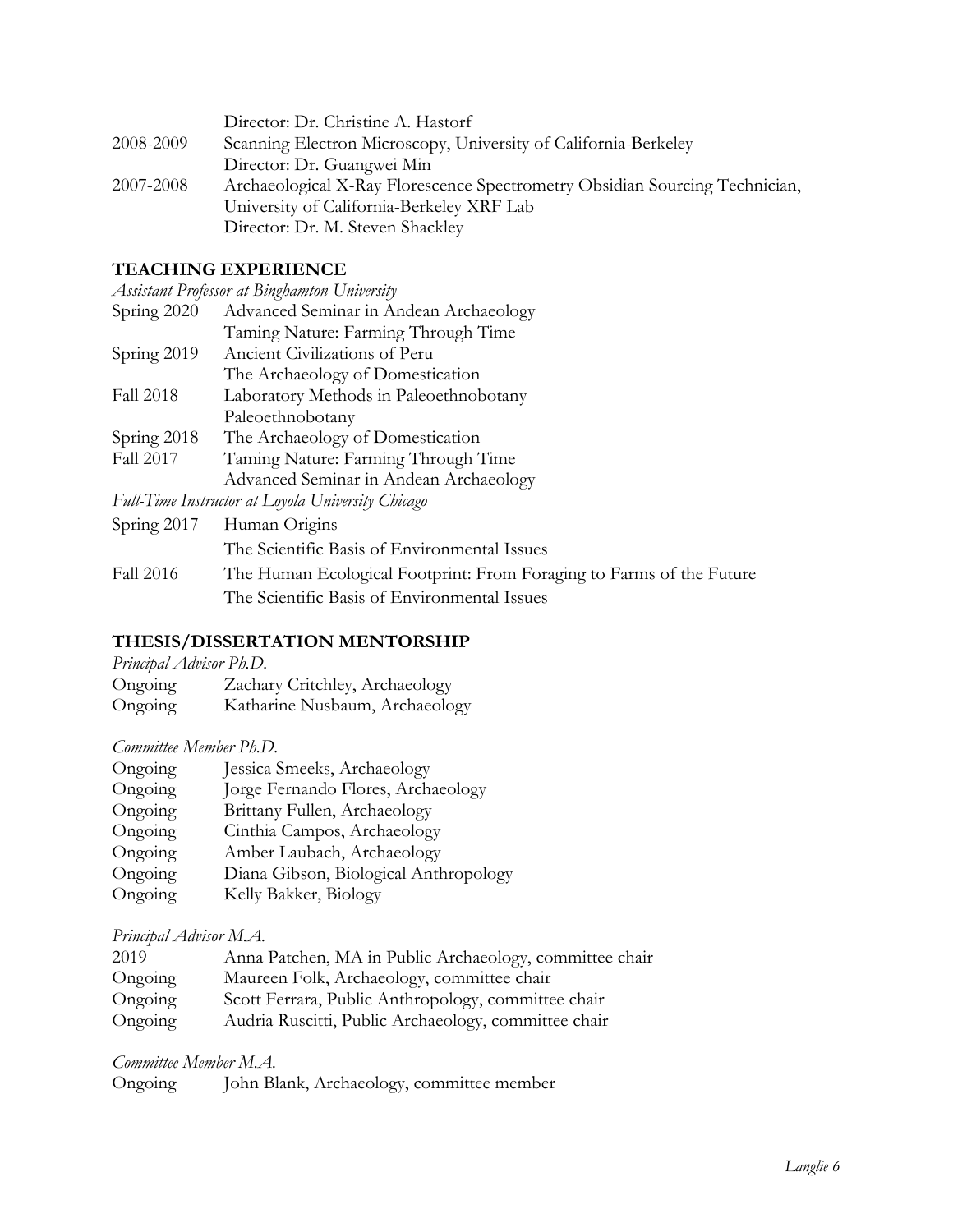| <b>Senior Honors Theses</b> |                           |
|-----------------------------|---------------------------|
| 2019                        | Crae Wilkins, High Honors |
| 2018                        | Sinead Comerford, Honors  |

# **PROFESSIONAL AFFILIATIONS**

American Anthropological Association Society for American Archaeology Society of Ethnobiology Collasuyo Archaeological Research Institute

### **SERVICE**

| $2018$ -present | Undergraduate Curriculum Committee Member, Harpur College, Binghamton          |
|-----------------|--------------------------------------------------------------------------------|
|                 | University, New York                                                           |
| $2018$ -present | Communications Director, Logistics Coordinator, Collasuyo Archaeological       |
|                 | Research Institute, Puno, Peru                                                 |
| 2018            | Organizer of the 37 <sup>th</sup> Northeast Conference on Andean and Amazonian |
|                 | Archaeology and Ethnohistory, Binghamton, NY                                   |
| 2014-2015       | Graduate Student Senate, Co-president                                          |
|                 | Washington University in St. Louis                                             |
| 2013-2014       | Graduate Student Senate, Anthropology Senator and U.S. Government Lobbyist     |
|                 | Washington University in St. Louis                                             |
| 2010-2012       | Friday Archaeology Speaker Series, Secretary                                   |
|                 | Washington University in St. Louis                                             |

### **REVIEWER**

Reviewer for National Science Foundation Archaeology Division (X3) Reviewer for *Latin American Antiquity* (X1) Reviewer for *Science Advances* (X1) Reviewer for *Journal of Bioeconomics* (X1) Reviewer for *Journal of Ethnobiology* (X2)

# **PROFESSIONAL REFERENCES**

Gayle J. Fritz Professor Emerita of Anthropology Washington University in Saint Louis One Brookings Drive, Campus Box 1114 Saint Louis, MO 63130 gjfritz@wustl.edu (314) 935-8588

Elizabeth Arkush Associate Professor of Anthropology University of Pittsburgh 3302 Wesley W. Posvar Hall 230 S. Boquet Street Pittsburgh, PA 15260 arkush@pitt.edu (412) 648-7521